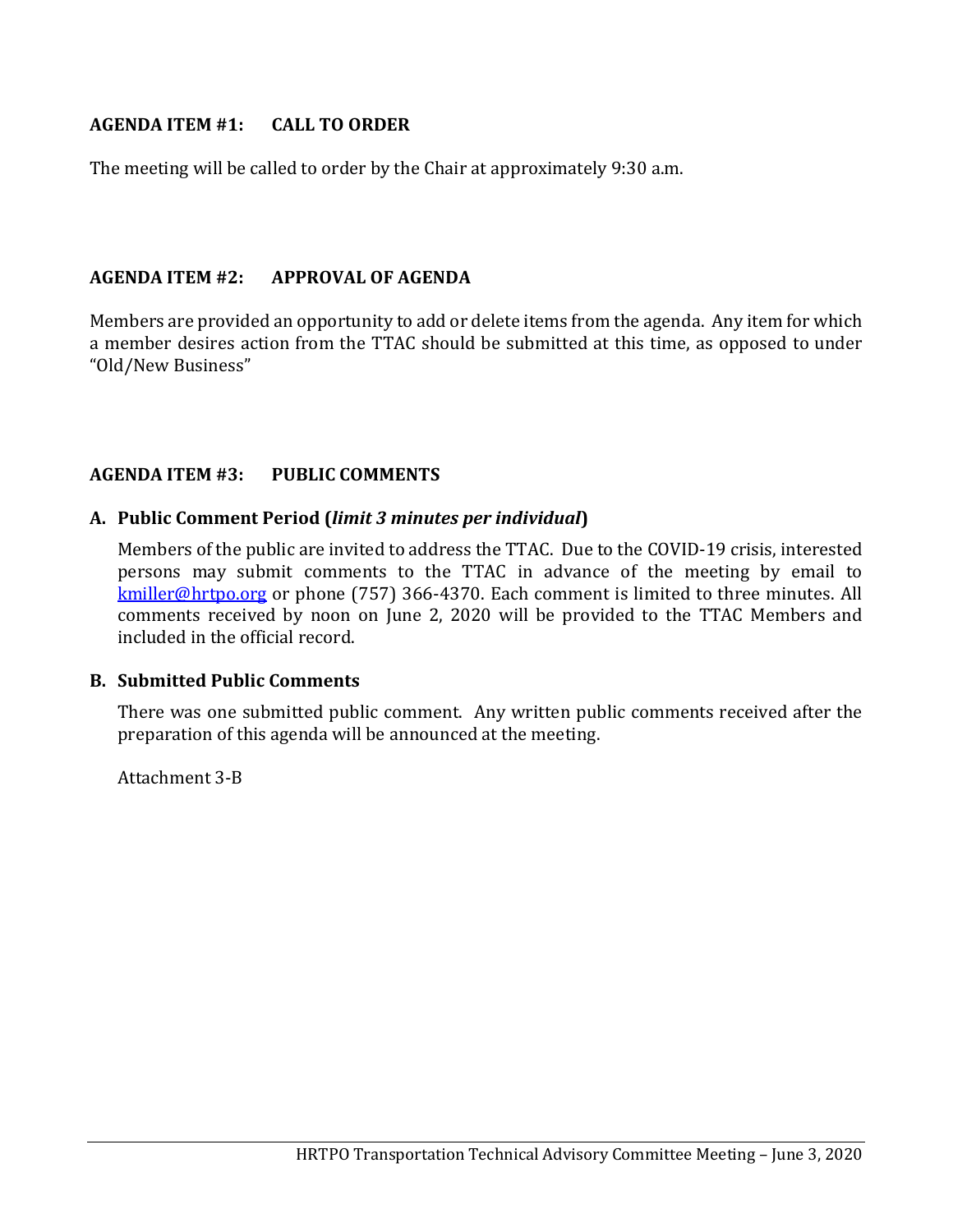

201 West Main Street, Suite 14 Charlottesville, VA 22902-5065 434-977-4090 Fax 434-977-1483 SouthernEnvironment.org

March 5, 2020

Dale Stith Principal Transportation Planner Hampton Roads Transportation Planning Organization 723 Woodlake Drive Chesapeake, VA 23320 dstith@hrtpo.org VIA EMAIL

Dear Ms. Stith,

The Southern Environmental Law Center (SELC) offers the following comments on the proposed modifications to the Hampton Roads Transportation Planning Organization's Project Prioritization Tool (PPT). SELC is a non-partisan, non-profit organization headquartered in Virginia that works throughout the southeast to promote policies and laws that protect our natural resources, strengthen our communities, and improve our quality of life.

SELC strongly supports using objective criteria to evaluate and prioritize transportation proposals, and we commend the HRTPO for being one of the pioneers in Virginia in this regard. Further, recognizing that project prioritization tools and their associated methodologies should be evaluated and updated over time as the quality and quantity of available data improve and as regional priorities shift in response to new or growing challenges, we applaud the HRTPO for taking the initiative to review the PPT. We also want to thank you again for taking the time to speak with us and exchange emails to answer some of our questions about the proposed changes, and we hope these comments can help strengthen key aspects of the proposed changes before they are finalized.

## **I. Enhancing Consideration of a Project's Environmental Impacts**

### A. Factoring in Impacts to Natural Resources

We strongly support adding consideration of projects' environmental impacts to the PPT, as this crucial component of a project's viability and overall value is not captured in the current PPT criteria. As noted in slide 31 in the *Additional Resource Slides* presentation available on the HRTPO's Project Prioritization webpage (https://www.hrtpo.org/page/project-prioritization/), the current PPT criteria assess the status of a project's environmental review and permits, but provide no real indication of the project's actual environmental impact.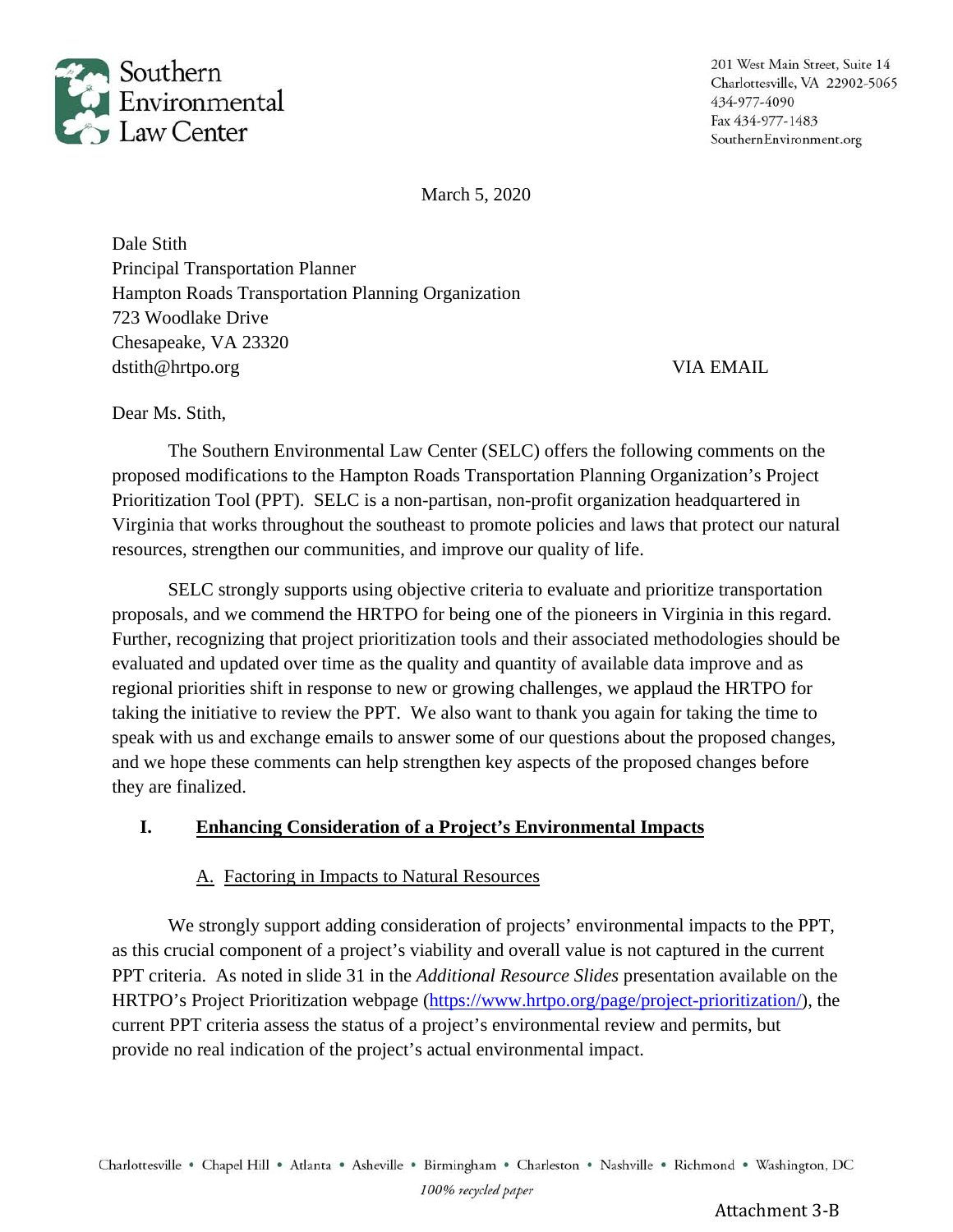Further, we support the proposal to assess a project's impact on natural and cultural resource acreage as a primary element of its environmental impact score (the "Acres of Natural and Cultural Resources" criterion), similar to one of the ways environmental impacts are evaluated in Virginia's SMART SCALE project prioritization tool. Slide 13 in the *Additional Resource Slides* presentation indicates that the specific types of resources assessed for this criterion will be conservation lands, protected habitats for threatened and endangered species, cultural resources, and wetlands. In addition to their purely ecological value, wetlands and other types of conservation lands and wildlife habitats are of particular importance in Hampton Roads because of the vital protections they provide to communities by slowing and storing floodwaters and by buffering against storm surges and rising seas. In a region that is already facing significant impacts from climate change, and with new data showing sea level rise accelerating in Virginia and along the East Coast, $<sup>1</sup>$  it is imperative that the PPT take into account the extent to</sup> which a transportation proposal would negatively impact these natural resiliency resources.

#### B. Valuing Impacts to Natural and Cultural Resource Acreage Adequately

Although we are glad that these natural resource acreage impacts would now be assessed under the PPT, we are concerned by the minimal value this criterion would have in proportion to a project's overall score. As proposed, the "Acres of Natural and Cultural Resources" criterion would only account for up to 3 points (or 1% of a project's overall score) for the Highway, Interchange, and Bridge & Tunnel project categories, and up to 4 points (or 1.33% of a project's overall score) for the Intermodal and Transit project categories. This strikes us as far too few points to adequately reflect the value of these resources to the region or the detrimental effect that damaging these resources can have on project viability (since projects with greater impacts to environmental and cultural resources are more likely to encounter permitting delays and litigation, among other challenges). We therefore urge the HRTPO to increase the value of the "Acres of Natural and Cultural Resources" criterion to better reflect its importance.

One way to do this would be to reallocate value from the "Basic Environmental Review" criterion to the "Acres of Natural and Cultural Resources" criterion. In our view, the proposed "Basic Environmental Review" criterion misses the mark as an assessment of environmental impacts. Based on the *Additional Resource Slides* presentation (and slide 33, specifically), the criterion appears to consist of a few "Yes/No" questions such as: (1) "Is there a fatal flaw for permitting?" and (2) "Is the intrusion into sensitive areas justified?". Answering these questions requires a high degree of subjectivity, diverting sharply from the objective and data-driven approach that we understand the HRTPO strives for the PPT to embody. Further, these questions fail to capture a project's environmental impact in a meaningful way. Indeed, the question asking whether the intrusion into sensitive areas is justified seems to provide an opportunity for

<sup>&</sup>lt;sup>1</sup> David Malmquist, *Sea-level Report Cards: 2019 Data Adds to Trend in Acceleration*, Va. Inst. of Marine Sci. (Jan. 30, 2020), https://www.vims.edu/newsandevents/topstories/2020/slrc\_2019.php.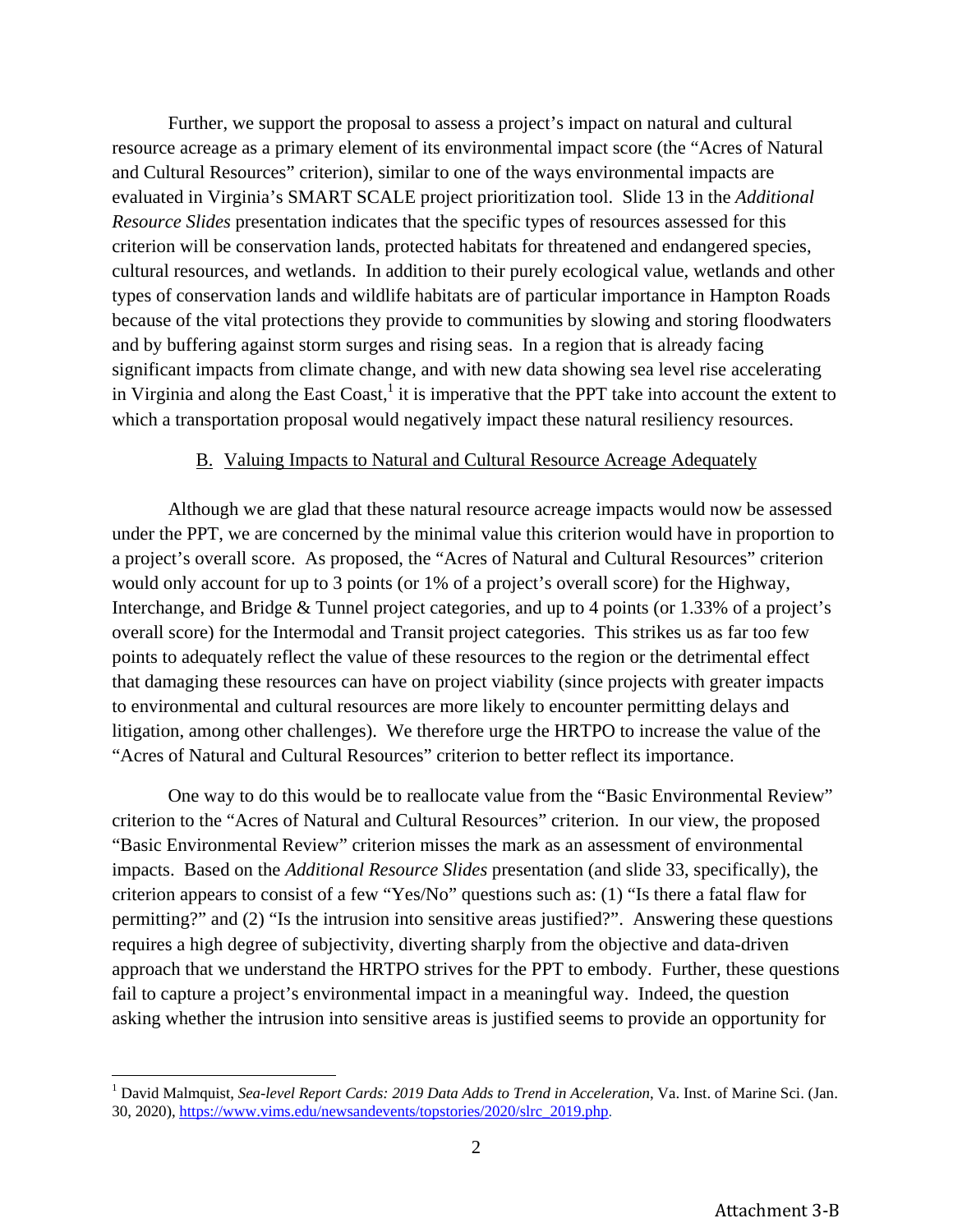an applicant to summarily *dismiss* a project's environmental impacts based on the applicant's view of the value of other aspects of the proposal.

We understand that the HRTPO first considered incorporating certain environmental measures of effectiveness (MOEs) from SMART SCALE to serve as the portion of a project's score that is now proposed to be represented in the "Basic Environmental Review" criterion, but that the "Environmental MOEs" criterion was ultimately rejected due to a concern that several of the environmental MOEs from SMART SCALE are fairly design-specific and do not translate well to projects in the more conceptual stage of development that are typically included in longrange transportation plans. Although that rationale makes some sense to us, we still have the serious doubts we outlined above about the effectiveness of the "Basic Environmental Review" criterion that has been proposed in place of the "Environmental MOEs" criterion. We therefore recommend against including the "Basic Environmental Review" criterion at this time, and we urge the HRTPO instead to allocate its share of point value (3 points in most project categories) to the far more objective and informative "Acres of Natural and Cultural Resources" criterion, providing a much-needed boost to its overall value within the project scoring methodology.

# C. Assessing Natural and Cultural Resource Acreage Impacts for Active Transportation Projects

As we understand the current proposal, the "Acres of Natural and Cultural Resources" criterion for projects in the Active Transportation category will award points based on the extent to which a project would *increase access* to these resources. That approach is in contrast to how this criterion will be assessed for the other project categories; points will be awarded to proposals in those other categories based on *avoiding impacts* to natural and cultural resources.

We are concerned that the approach proposed for this criterion in the Active Transportation category could in some cases inadvertently reward projects that adversely impact the very areas to which they are providing access (for example, a pedestrian trail leading to a natural area that results in the clearing and paving of a path through part of the natural area). Providing better access to natural and cultural resources can be beneficial for many reasons, but it does not always result in a positive environmental impact—particularly where the proposed infrastructure would directly or indirectly damage some portion of the resource.

We urge the HRTPO not to use this different approach to assessing this criterion for Active Transportation projects. Rather, we believe that for all project categories, the "Acres of Natural and Cultural Resources" criterion should focus on the potential damage to these resources. The improved access that active transportation projects might provide to natural and cultural resources would be more appropriately captured in a different measure, such as the "Increased Opportunity" criteria under the Economic Vitality measure.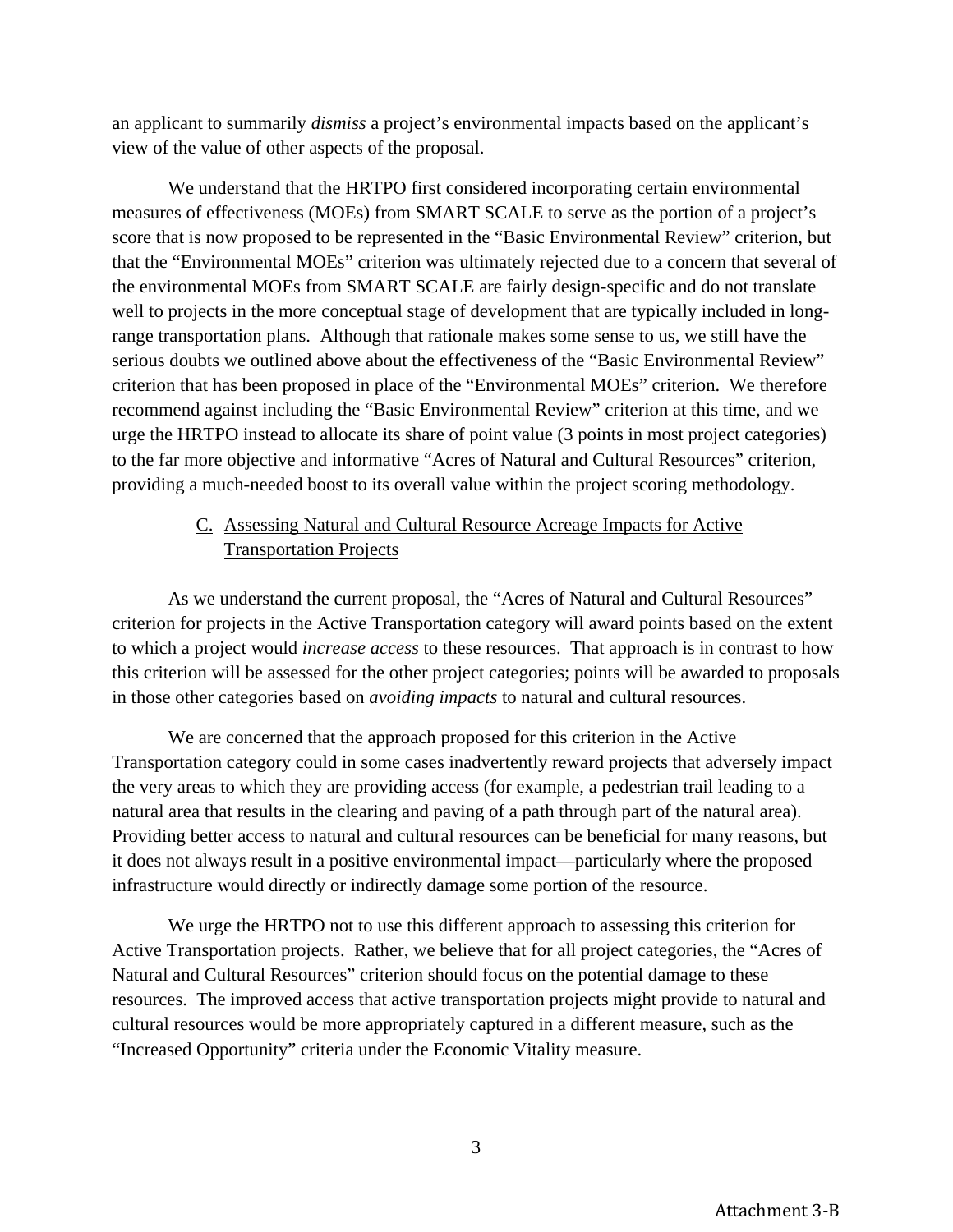## D. Rewarding Projects that Improve Freight Rail Networks or Intermodal Facilities

Slide 34 in the *Additional Resource Slides* presentation indicates that at one point during the review process, an environmental criterion was considered that would reward projects that "include[] improvements to the freight rail network or intermodal (truck to rail) facilities/ports/terminals." We believe this is a suitable environmental criterion because transportation improvements that help move freight from our highways to other modes of transportation can provide significant air quality benefits (in addition to improving highway safety and reducing congestion). However, that same slide indicates that one of the regional stakeholders expressed concern that this criterion "appears to double dip from the Economic Vitality section," and it seems that it is no longer being considered as a result.

It is unclear to us how the Economic Vitality measure captures enhancements to the freight rail network and/or intermodal facilities. We assume the stakeholder comment cited in Slide 34 may refer to the "Addresses the Needs of Basic Sector Industries" criterion, which includes an element for increasing access to port facilities. However, any slight potential for overlap with respect to port facilities does not, in our view, justify eliminating a proposed criterion that is based on a much broader set of transportation modes and facility types, and we recommend that it be added back to the changes that will be presented to the HRTPO Board later this month.

## **II. Including Resiliency in the Project Prioritization Tool**

For many of the same reasons we strongly support adding to the PPT an environmental criterion that assesses a project's impacts to natural areas, we are also in favor of adding a resiliency component that would generally work to discourage the building of new transportation projects in areas threatened by flooding and other effects of climate change. For this reason, we think the current proposal's default position of rewarding points to projects that are not located in areas vulnerable to sea level rise, storm surge, or recurrent flooding is a good one.

Under the proposed changes, projects that *are* proposed in vulnerable areas would be awarded points if: (1) the applicant has "developed planned improvements or adaptation strategies to address future sea level rise/storm surge/recurrent flooding" (see slide 6 in the *Additional Resource Slides* presentation); or (2) the project provides access to critical areas or facilities such as hospitals, emergency shelters, and dense employment areas.<sup>2</sup>

We are concerned that the first of these two prongs is too vague and could be read to cover situations as broad as one in which a locality is awarded points for a project proposed in a

 $2$  We note that the criterion related to providing access to critical facilities was adjusted in the most recent proposal to reflect our previous suggestion to limit it to facilities that are actually located in vulnerable areas (so that a new road linking to a hospital in an area that is not at risk for flooding would not receive resiliency points), and we appreciate our suggestion being incorporated.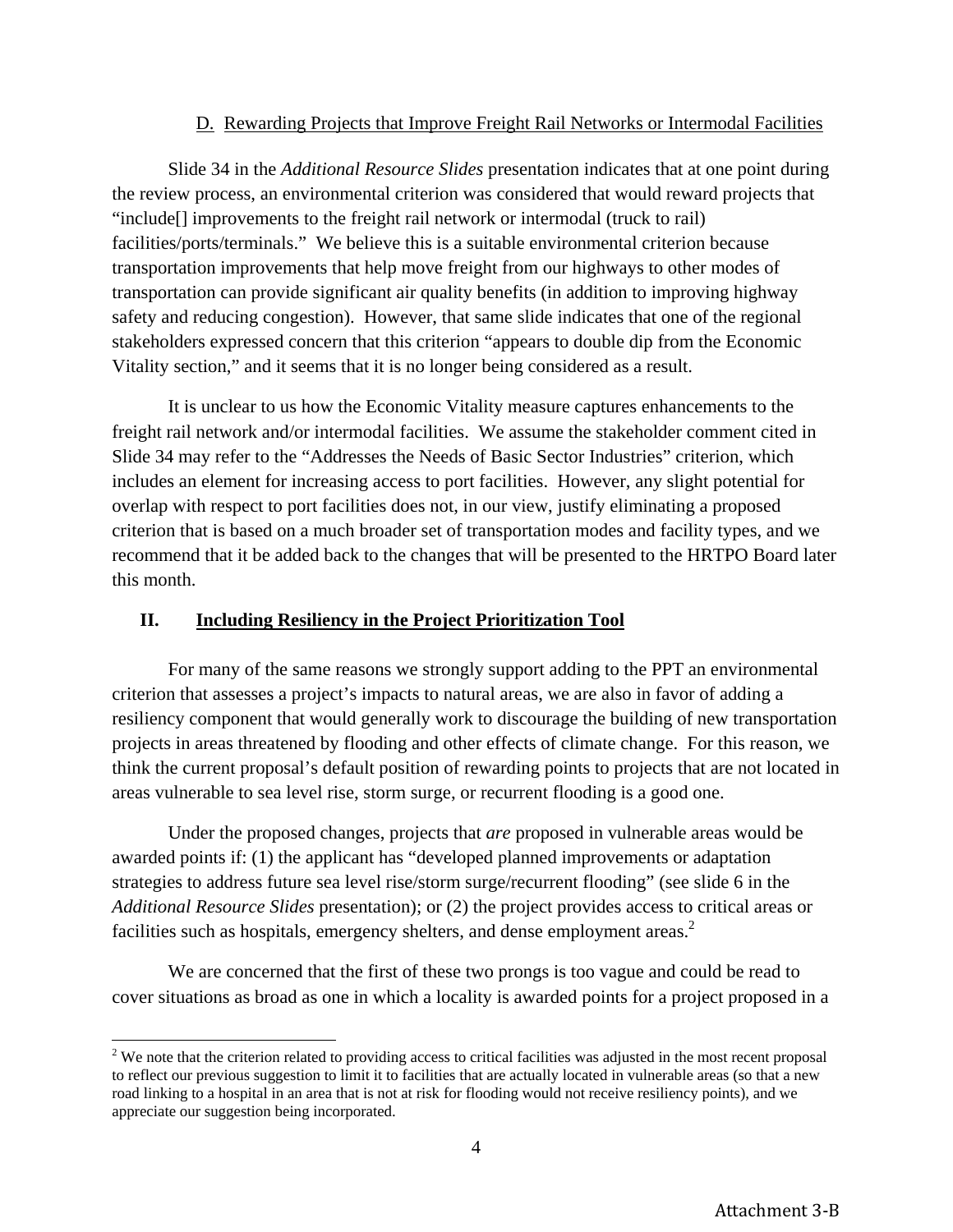vulnerable area simply because the locality has developed a locality-wide sea level rise plan, regardless of whether the project itself is designed to withstand projected flooding. We recommend being clear about what would qualify as "planned improvements or adaptation strategies" to help limit this criterion to a more focused and appropriate set of situations in which the project design clearly incorporates climate resiliency.

Taking this a step further, we recommend that projects proposed in vulnerable areas should only be eligible for resiliency points if they include design features that make them resilient to flooding and fall into one (or both) of two categories: (1) the project is an improvement to an existing transportation facility that currently floods or is projected to flood in the reasonable future (e.g., raising an existing roadway that regularly floods); or (2) the project either an improvement to an existing project or a new project—would significantly improve access to critical areas or facilities that are currently disrupted, or projected to be disrupted in the reasonable future, by flooding or related effects of climate change. We urge the HRTPO to consider adjusting the resiliency measure along these lines to help ensure that the types of projects that would be awarded points for providing a resiliency benefit would actually do so.

# **III. Diluting Project Viability Measure through Application of the Cost Effectiveness Criterion**

SELC is concerned with the proposed move of the Cost Effectiveness criterion from the Project Utility measure to the Project Viability measure for all categories of projects, particularly in conjunction with the proposed change to the way Cost Effectiveness would be measured.

As proposed, Cost Effectiveness would be measured by comparing a project's estimated cost to the sum of its scores under the Project Utility measure and the Economic Vitality measure, and it would comprise twenty percent (20 of total 100 points) of a proposal's Project Viability score. We believe that basing twenty percent of the Project Viability score on the sum of the Project Utility and Economic Vitality scores would exaggerate the value of those two measures at the expense of the Project Viability measure and the important criteria it includes, such as a project's environmental impact.

Instead, we urge the HRTPO to either move the Cost Effectiveness criterion to the Economic Vitality measure, or to include it as a fourth, stand-alone measure. In both cases, we also recommend reallocating its 20-point allotment within the Project Viability measure to the environmental criteria in order to help boost these criteria's overall value to a more significant level.